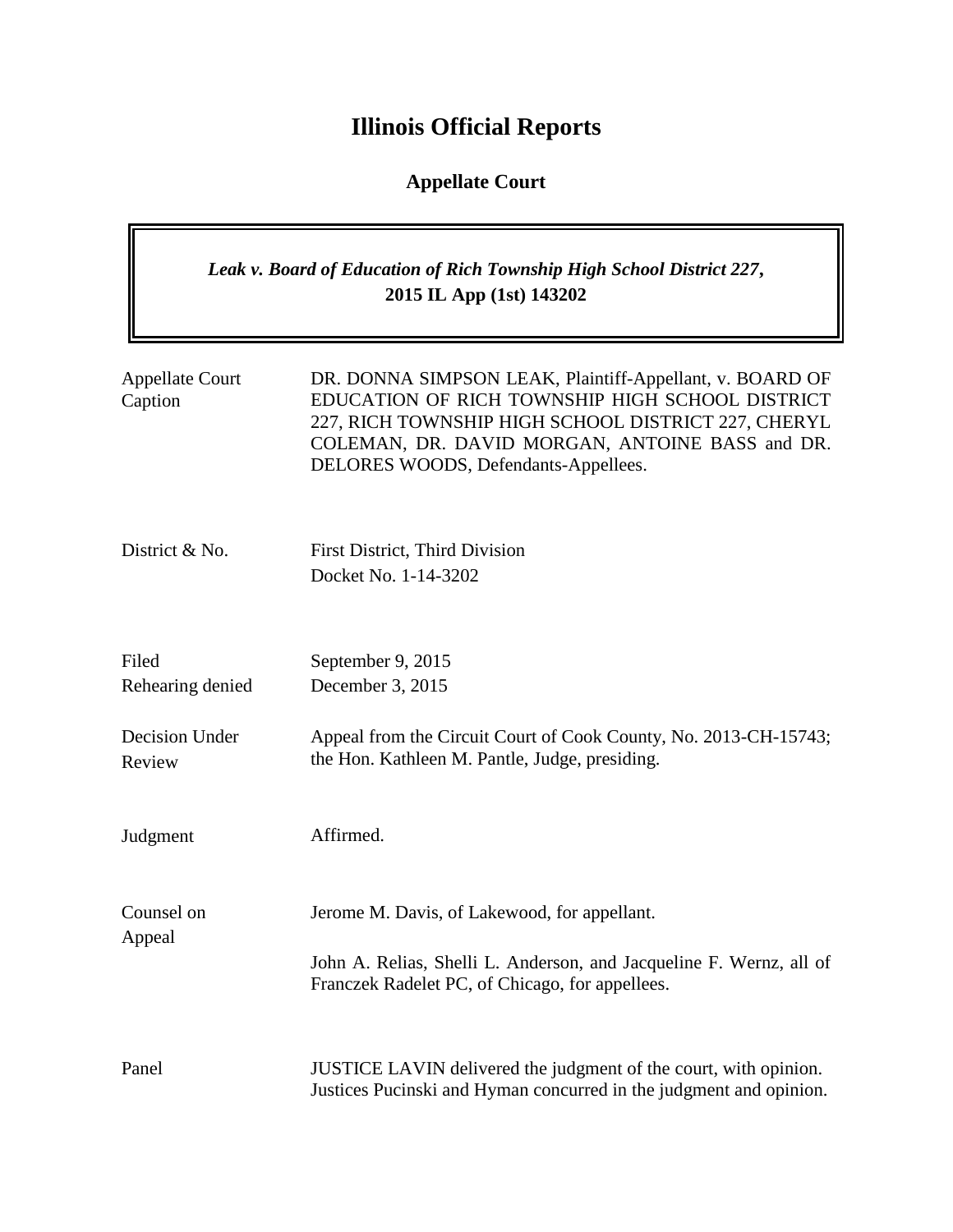#### **OPINION**

¶ 1 This appeal arises from the trial court's order granting, in part, a section 2-619.1 motion to dismiss filed by defendants Board of Education of Rich Township High School District 227 (Board), Rich Township High School District 227 (District), Cheryl Coleman, Dr. David Morgan, Antoine Bass and Dr. Delores Woods (collectively defendants) against plaintiff Dr. Donna Simpson Leak (735 ILCS 5/2-619.1 (West 2012)). On appeal, plaintiff contends that the trial court erred in dismissing her claim for declaratory judgment because plaintiff was authorized by section 13A-4 of the Illinois School Code (105 ILCS 5/13A-4 (West 2012)) to administratively transfer students to alternative schools without Board hearings. In addition, plaintiff contends that the trial court erroneously dismissed her claim for breach of contract because defendants' affirmative matter did not negate her due process and breach of contract claims. We affirm.

#### ¶ 2 BACKGROUND

¶ 3 We recite only those facts necessary to understand the issues raised on appeal. The Board employed plaintiff as superintendent of the District from July 1, 2010, to June 30, 2013. On June 19, 2012, the Board and plaintiff entered into a multi-year, performance-based employment contract that was to be effective from June 19, 2012, to June 30, 2017. In March 2013, six of the seven Board members rated plaintiff's annual job performance as excellent. Shortly thereafter, the Board held an election and a new majority was elected, comprised of the Board member defendants. Newly elected Board president Coleman directed the Board's legal counsel to inform plaintiff on two separate occasions that Coleman wanted plaintiff to resign because Coleman had a number of concerns regarding plaintiff's employment. Plaintiff refused and the Board held a closed executive session to discuss plaintiff's termination. After the meeting, at which plaintiff and her legal counsel were present, the Board majority openly voted to suspend plaintiff without pay because her contract was null and void. A resolution of charges was adopted against plaintiff stemming from the improper sanction of the administrative counsel's transfer of students to alternative schools without Board approval. Plaintiff then filed a seven-count complaint against defendants, which caused the Board to rescind its prior vote and hold a hearing on the issue of plaintiff's termination.

¶ 4 At the hearing, the Board presented documented evidence that plaintiff transferred 48 disruptive students to alternative schools without Board action, violating section 10-22.6 of the School Code (105 ILCS 5/10-22.6 (West 2012)), which grants the Board exclusive expulsion power. Therefore, the Board voted to terminate plaintiff's employment contract for cause. In response, plaintiff filed a second-amended complaint, in pertinent part, count I sought a declaratory judgment that there was no cause for her termination because section 13A-4 of the School Code (105 ILCS 5/13A-4 (West 2012)) and prior actions by the District authorized the transfer of students without Board action. In addition, plaintiff sought a declaration removing defendant Board members from making any determination about the validity of her contract. Furthermore, count III alleged that the Board violated plaintiff's contract by dismissing her in an "arbitrary, capricious and unreasonable manner." Defendants then moved to dismiss the second-amended complaint pursuant to section 2-619.1 (735 ILCS 5/2-619.1 (West 2012)).

¶ 5 After full briefing and oral arguments, the trial court granted defendants' motion to dismiss in part, including count I and count III. The trial court reviewed the School Code (105 ILCS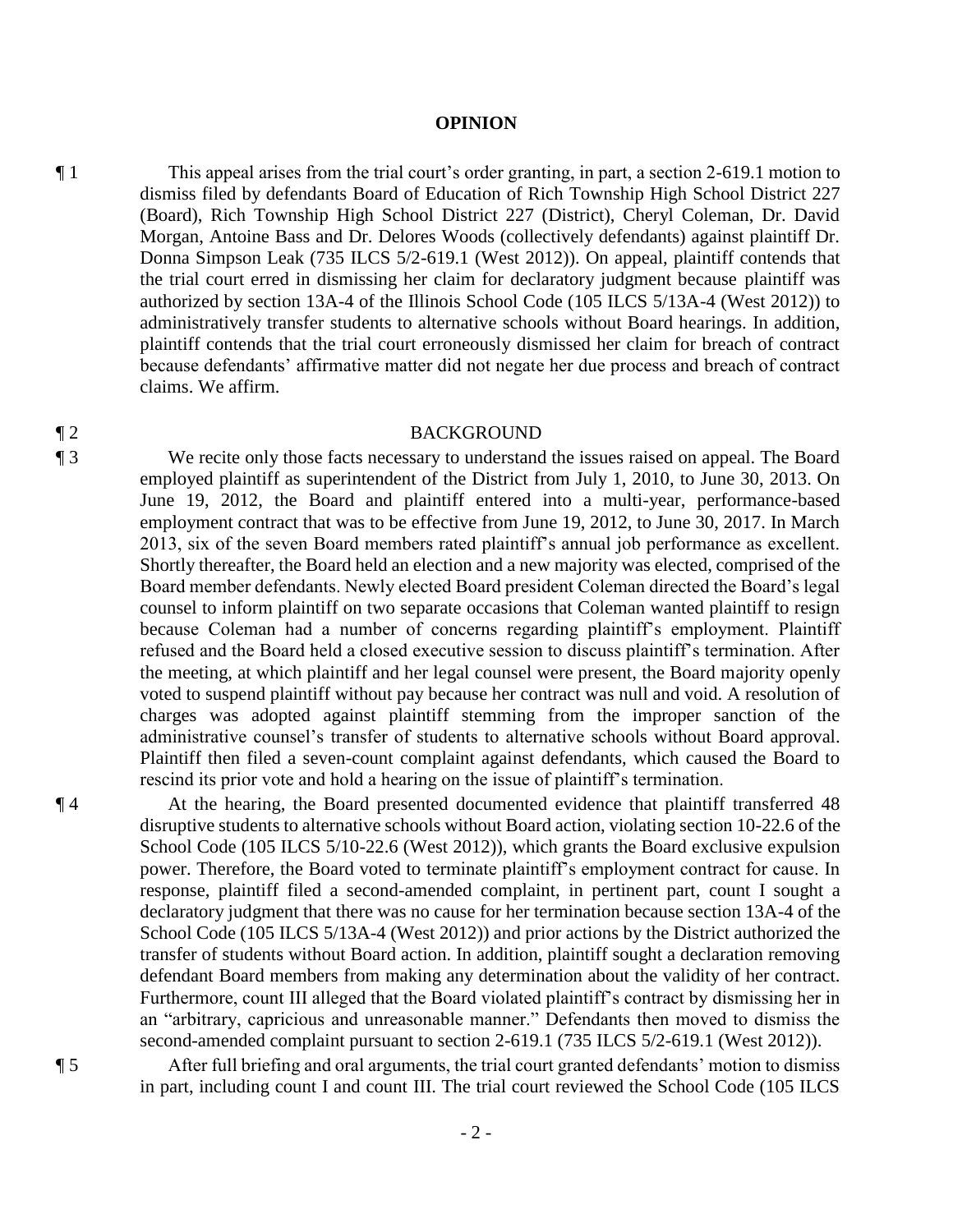5/1-1 *et seq.* (West 2012)) and determined that only the Board had the authority to expel students. Therefore, since plaintiff transferred students to alternative schools for more than 10 days, her actions constituted expulsions. The trial court also rejected plaintiff's contention regarding the potential bias of the defendant Board members because plaintiff's termination was for cause. The trial court noted that plaintiff should have been aware that the Board did not have the power to delegate the authority to expel students.

¶ 6 Subsequently, plaintiff filed a motion to reconsider, contending that the trial court erred in finding cause for her termination under the School Code (*id.*). Plaintiff also contended that dismissal with prejudice was unwarranted because the facts alleged in her second-amended complaint supported a breach of contract claim based on a purported "good faith" provision and a separate constitutional due process claim. Accordingly, the trial court denied plaintiff's motion to reconsider, noting that since plaintiff had failed to raise a good-faith breach of contract claim and due process claim in response to the motion to dismiss, the court did not have to rule on the applicability of these theories. The court did, however, determine that the complaint failed to state a due process claim because due process only required notice and an impartial hearing, which plaintiff had received. In addition, the trial court concluded that defendants did not act arbitrarily or capriciously because there was cause for plaintiff's termination. We affirm.

### ¶ 7 ANALYSIS

¶ 8 Plaintiff contends that the trial court erred in dismissing her count for a declaratory judgment because she was authorized by section 13A-4 of the School Code (105 ILCS 5/13A-4 (West 2012)) to administratively transfer students to alternative schools without a Board hearing, and thus, there was no cause for her termination. A motion to dismiss under section 2-619 of the Code of Civil Procedure admits the legal sufficiency of the complaint, but asserts an affirmative defense that defeats the claim. 735 ILCS 5/2-619 (West 2012); *Solaia Technology, LLC v. Specialty Publishing Co.*, 221 Ill. 2d 558, 579 (2006). When reviewing a section 2-619 motion to dismiss, we must consider whether a genuine issue of material fact exists which precludes dismissal and whether an affirmative matter negates the plaintiff's cause of action completely or refutes critical conclusions of law or conclusions of material unsupported fact. *Turner v. 1212 S. Michigan Partnership*, 355 Ill. App. 3d 885, 892 (2005). Our review under section 2-619 is *de novo*. *Brooks v. McLean County District Unit No. 5*, 2014 IL App (4th) 130503, ¶ 14.

¶ 9 We must first construe the applicable statutes in order to determine whether plaintiff was authorized to transfer students to the alternative school for over 10 days without Board approval. A reviewing court's primary objective in performing statutory construction is to give effect to the legislature's intent. *In re Application of the County Treasurer & ex officio County Collector*, 2013 IL App (1st) 130103,  $\P$ 9. The best indication of legislative intent is the statutory language, given its plain and ordinary meaning. *Id.* Reviewing courts should consider a statute in its entirety, keeping in mind the subject it addresses and the legislature's apparent objective in enacting it, and avoiding constructions that would render any term meaningless or superfluous. *Fisher v. Waldrop*, 221 Ill. 2d 102, 112 (2006). Furthermore, reviewing courts have a duty to construe a statute in a manner that upholds its validity and constitutionality. *Id.*  ¶ 10 Section 13A-4 of the School Code states, in pertinent part, that "[a] student who is

determined to be subject to suspension or expulsion in the manner provided by Section 10-22.6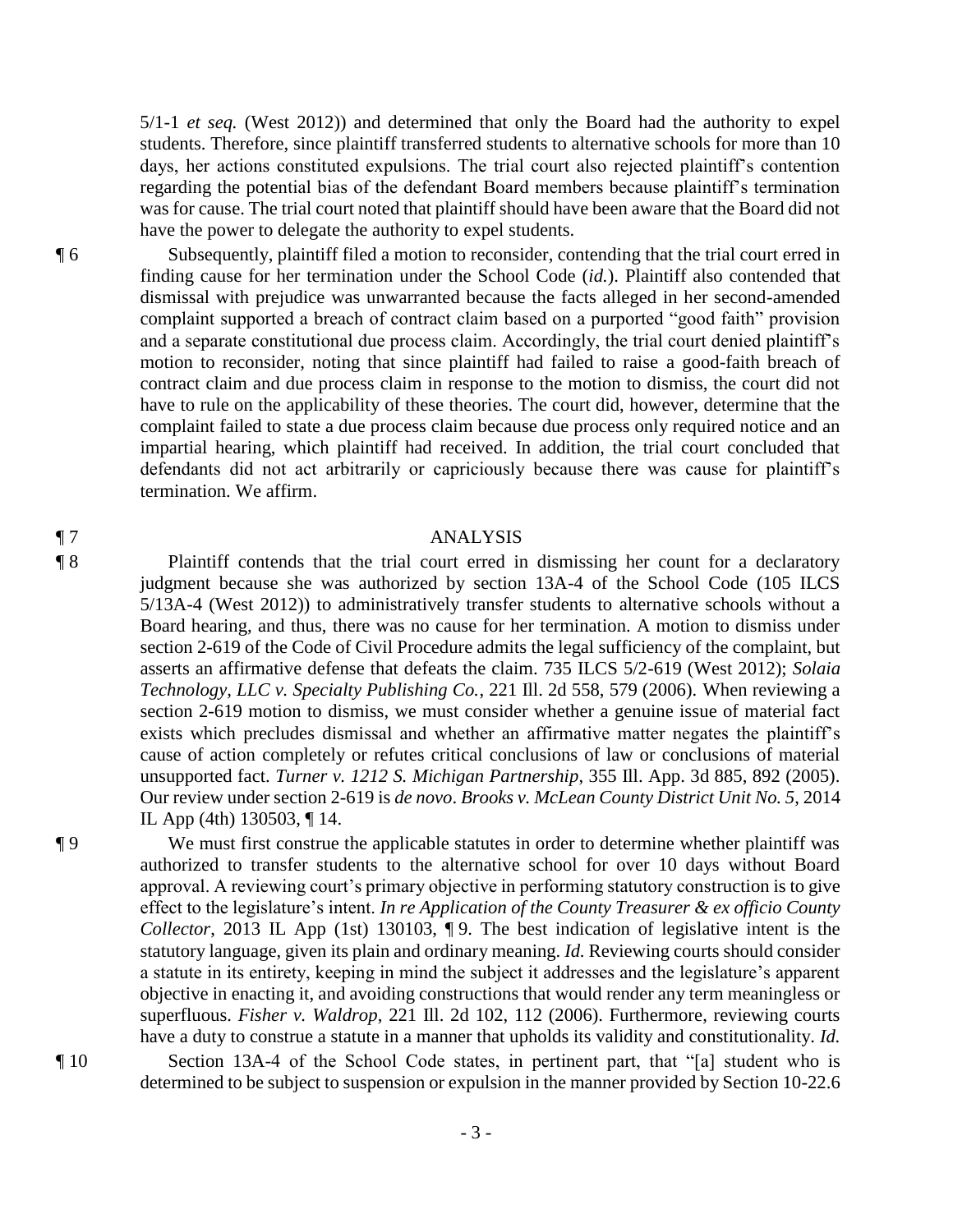\*\*\* may be immediately transferred to the alternative program." 105 ILCS 5/13A-4 (West 2012). Section 10-22.6 provides various manners in which a student may be expelled or suspended. A student guilty of "gross disobedience or misconduct" may be expelled

"only after the parents have been requested to appear at a meeting of the board, or with a hearing officer appointed by it, to discuss their child's behavior. Such request shall be made by registered or certified mail and shall state the time, place and purpose of the meeting. The board, or a hearing officer appointed by it, at such meeting shall state the reasons for dismissal and the date on which the expulsion is to become effective. If a hearing officer is appointed by the board he shall report to the board a written summary of the evidence heard at the meeting and the board may take such action thereon as it finds appropriate. An expelled pupil may be immediately transferred to an alternative program in the manner provided in Article 13A or 13B of this Code." 105 ILCS 5/10-22.6(a) (West 2012).

#### In the alternative,

"[t]he board may by policy authorize the superintendent of the district or the principal, assistant principal, or dean of students of any school to suspend pupils guilty of such acts *for a period not to exceed 10 school days*. If a pupil is suspended due to gross disobedience or misconduct on a school bus, the board may suspend the pupil in excess of 10 school days for safety reasons. \*\*\* The school board must be given a summary of the notice, including the reason for the suspension and the suspension length." (Emphasis added.) 105 ILCS 5/10-22.6(b) (West 2012).

¶ 11 When read in their entirety, the provisions of the School Code at issue establish an intent by the legislature to only expel students "after the parents have been requested to appear at a meeting of the board, or with a hearing officer appointed by it." 105 ILCS 5/10-22.6(a) (West 2012). And while section 13A-4 authorizes a superintendent to administratively transfer students to alternative schools who are eligible for suspension or expulsion without a hearing (105 ILCS 5/13A-4 (West 2012)), the School Code explicitly limits this power. Section 10-22.6(b) only allows a superintendent to suspend a student for up to 10 days, thus any length of time exceeding the 10 days is tantamount to an expulsion, requiring a board hearing. 105 ILCS 5/10-22.6(b) (West 2012).

¶ 12 Here, there is no evidence in the record to suggest that the students at issue were transferred for 10 days or less. We do not believe our legislature intended to violate the due process rights of our State's students by allowing them to be indefinitely transferred to alternative schools without any action by their school district's board. See *Colquitt v. Rich Township High School District No. 227*, 298 Ill. App. 3d 856, 864 (1998) (recognizing that a student's entitlement to a public education is of great significance, especially when expulsion proceedings jeopardize that interest for lengthy periods of time). A student's interest in remaining at his high school and not being forced to attend an alternative school for an extended period of time is of great significance, and thus, transferring a student without a board hearing jeopardizes this interest. See *Stratton v. Wenona Community Unit District No. 1*, 133 Ill. 2d 413, 432 (1990) (students' entitlement to public education is a property interest which is protected by due process guarantees, which may not be arbitrarily taken away without adherence to minimal procedural safeguards); see also *Betts v. Board of Education of the City of Chicago*, 466 F.2d 629, 630 (7th Cir. 1972) (transfer of a student to a non-traditional public school for an extended period of time is tantamount to an expulsion, which requires giving the student and parent an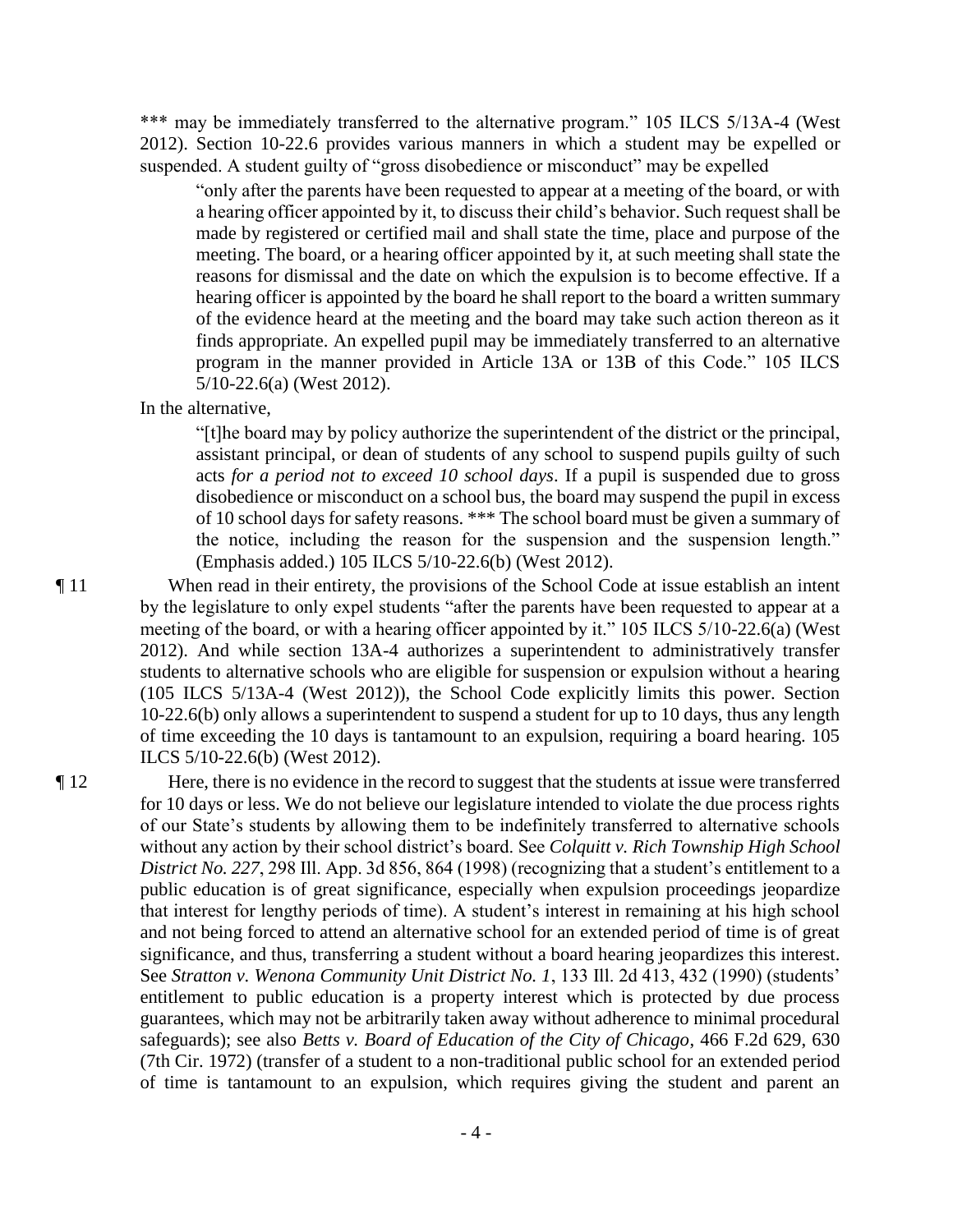opportunity to present a mitigative argument); *Hughes v. Board of Education of the Argo Community High School District 217*, No. 09 C 5942, 2009 WL 3754026 (N.D. Ill. Nov. 4, 2009) (recognizing that a long-term placement to an alternative school is tantamount to an expulsion, which first requires notice and a hearing). It is undisputed that plaintiff administratively transferred students without board hearings for extended periods of time and nothing in the record suggests that these students were given any other form of a meaningful opportunity to be heard. Accordingly, plaintiff acted outside the scope of her authority prescribed in the School Code and the trial court did not err in finding cause for her termination.

¶ 13 Plaintiff next contends that the trial court erroneously dismissed her claim for breach of contract because defendants' affirmative matter did not negate her due process and breach of contract claims. We initially observe that in its denial of plaintiff's motion to reconsider, the trial court noted that plaintiff failed to properly state a good faith contract claim and a constitutional due process claim until her motion to reconsider. The trial court did, however, address these contentions in its ruling and we will do so here.

¶ 14 Plaintiff specifically contends that the trial court erroneously dismissed plaintiff's breach of contract claim because there was a question of fact as to whether the Board acted in an arbitrary and capricious manner when it terminated plaintiff, thus violating the good faith provision in plaintiff's contract. The cardinal rule of contract interpretation is to give effect to the parties' intent, which is to be discerned from the contract language. *Central Illinois Light Co. v. Home Insurance Co.*, 213 Ill. 2d 141, 153 (2004). Where the contract language is unambiguous, it should be given its plain and ordinary meaning. *Virginia Surety Co. v. Northern Insurance Co. of New York*, 224 Ill. 2d 550, 556 (2007). A court must construe a contract according to its own language, not according to the parties' subjective constructions. *William Blair & Co. v. FI Liquidation Corp.*, 358 Ill. App. 3d 324, 335 (2005). A court cannot alter, change or modify existing terms of a contract, or add new terms or conditions to which the parties do not appear to have assented. *Thompson v. Gordon*, 241 Ill. 2d 428, 449 (2011). Disputes involving the exercise of good faith arise when one party is given broad discretion in performing its obligations under the contract. *Dayan v. McDonald's Corp.*, 125 Ill. App. 3d 972, 990 (1984). The covenant of good faith requires that a party vested with contractual discretion exercise that discretion reasonably, not arbitrarily, capriciously, or in a manner inconsistent with the reasonable expectation of the parties. *Continental Mobile Telephone Co. v. Chicago SMSA Ltd. Partnership*, 225 Ill. App. 3d 317, 324 (1992). Parties to a contract are entitled to enforce the terms of the contract to the letter and an implied covenant of good faith cannot overrule or modify the express terms of a contract. *Resolution Trust Corp. v. Holtzman*, 248 Ill. App. 3d 105, 113 (1993).

¶ 15 Section 9D of plaintiff's employment contract states:

"Discharge for cause. 'For cause' shall mean for any conduct, act, or failure to act by the SUPERINTENDENT which is detrimental to the best interests of the School District. Reasons for discharge for cause shall be given in writing to the SUPERINTENDENT, who shall be entitled to notice and a hearing before the BOARD to discuss such causes. If the SUPERINTENDENT chooses to be accompanied by legal counsel, she shall bear any costs therein involved. The BOARD hearing shall be conducted in a closed session. The BOARD will not arbitrarily or capriciously call for the dismissal of the SUPERINTENDENT."